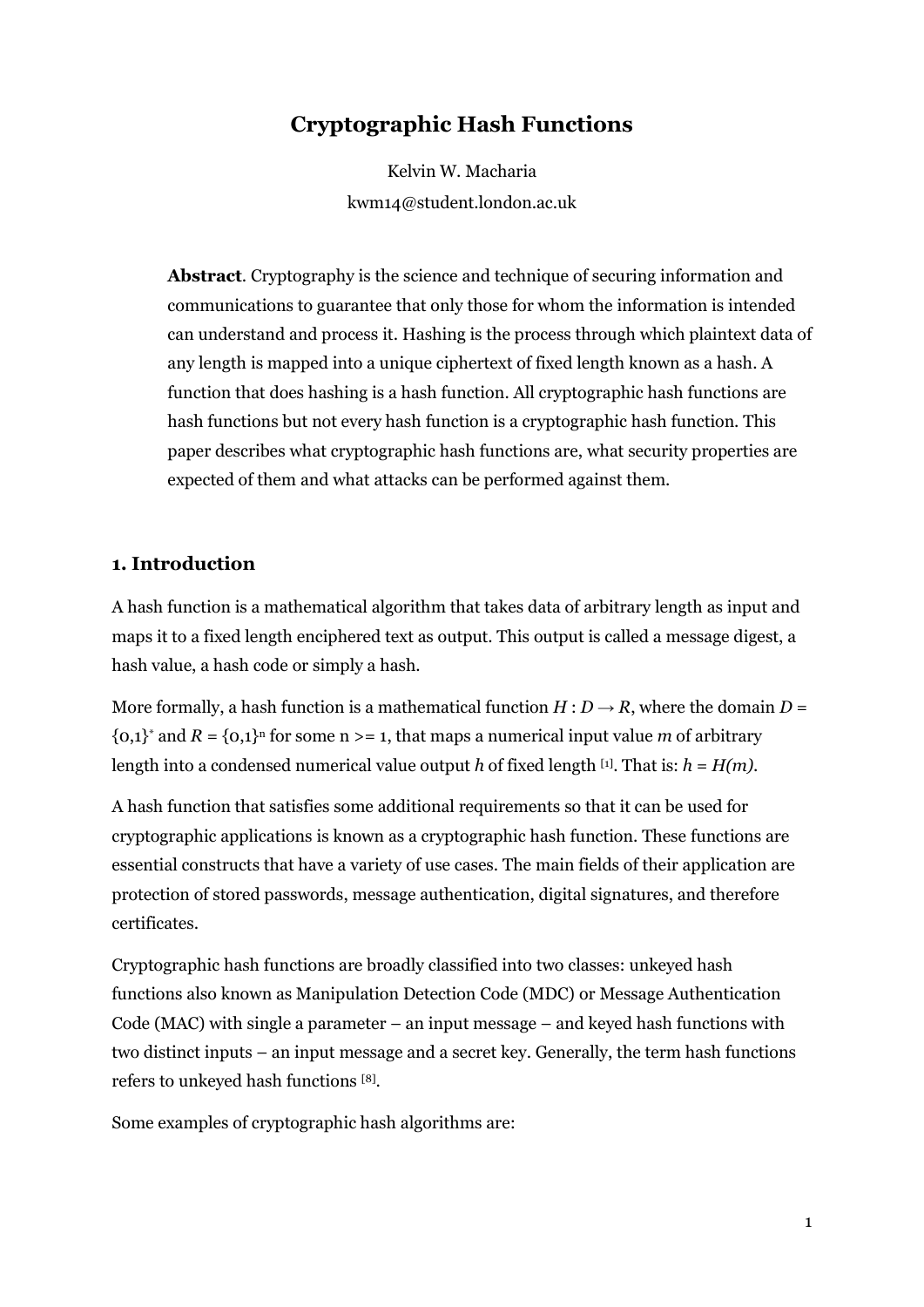- The **SHA (Secure Hash Algorithm)** family **-** published by the National Institute of Standards and Technology (NIST) as a U.S. Federal Information Processing Standard (FIPS)<sup>[2]</sup>. This family designates six different hash functions: SHA-0, SHA-1, SHA-224, SHA-256, SHA-384, and SHA-512  $[2, 3]$ . The first four operate on 512-bit message blocks divided into 32-bit words and the last two on 1024-bit blocks divided into 64-bit words. Bitcoin, the original and largest cryptocurrency (at the time of writing), uses the SHA-256 hash function.
- The **MD (Message Digest)** family comprises of MD2, MD4, MD5 and MD6 authored by Ronald Rivest for RSA security and was adopted as the Internet Standard RFC 1321 [4].
- **RIPEMD (RACE Integrity Primitives Evaluation Message Digest)** a family of cryptographic hash functions based upon the design principles used in MD4 developed by Hans Dobbertin, Antoon Bosselaers, and Bart Preneel at the COSIC research group at the Katholieke Universiteit Leuven. RIPEMD-160 produces a hash digest of 160 bits (20 bytes).
- **Whirlpool**  designed by Vincent Rijmen and Paulo S. L. M. Barreto, this hash function based on a substantially modified version of the Advanced Encryption Standard (AES). Whirlpool produces a hash digest of 512 bits (64 bytes).
- **BLAKE** a hash function submitted to the NIST hash function competition by Jean-Philippe Aumasson, Luca Henzen, Willi Meier, and Raphael C.-W. Phan. It is based on Dan Bernstein's ChaCha stream cipher, but a permuted copy of the input block, XORed with round constants, is added before each ChaCha round.
- **Curl-P** a hash function formerly used in IOTA Signature Scheme (ISS). IOTA is a cryptocurrency designed for use with the Internet of Things (IoT) and automotive ecosystems. ISS is based on Winternitz One-Time Signatures but unlike traditional Winternitz, in IOTA users sign the hash of a message. Thus, the security of ISS relies on its cryptographic hash function, which was Curl-P-27.

### **2. Properties of cryptographic hash functions**

A cryptographic hash function is expected to have the following properties that guarantee its effectiveness and security:

• **One-way function (pre-image resistance)** – this property requires that for a hash function *H* if given any hash value *h*, it is computationally infeasible to find an input *m* such that  $H(m) = h$ . In other words, it must be easy to compute on every input but extremely difficult to invert given the image of a random input.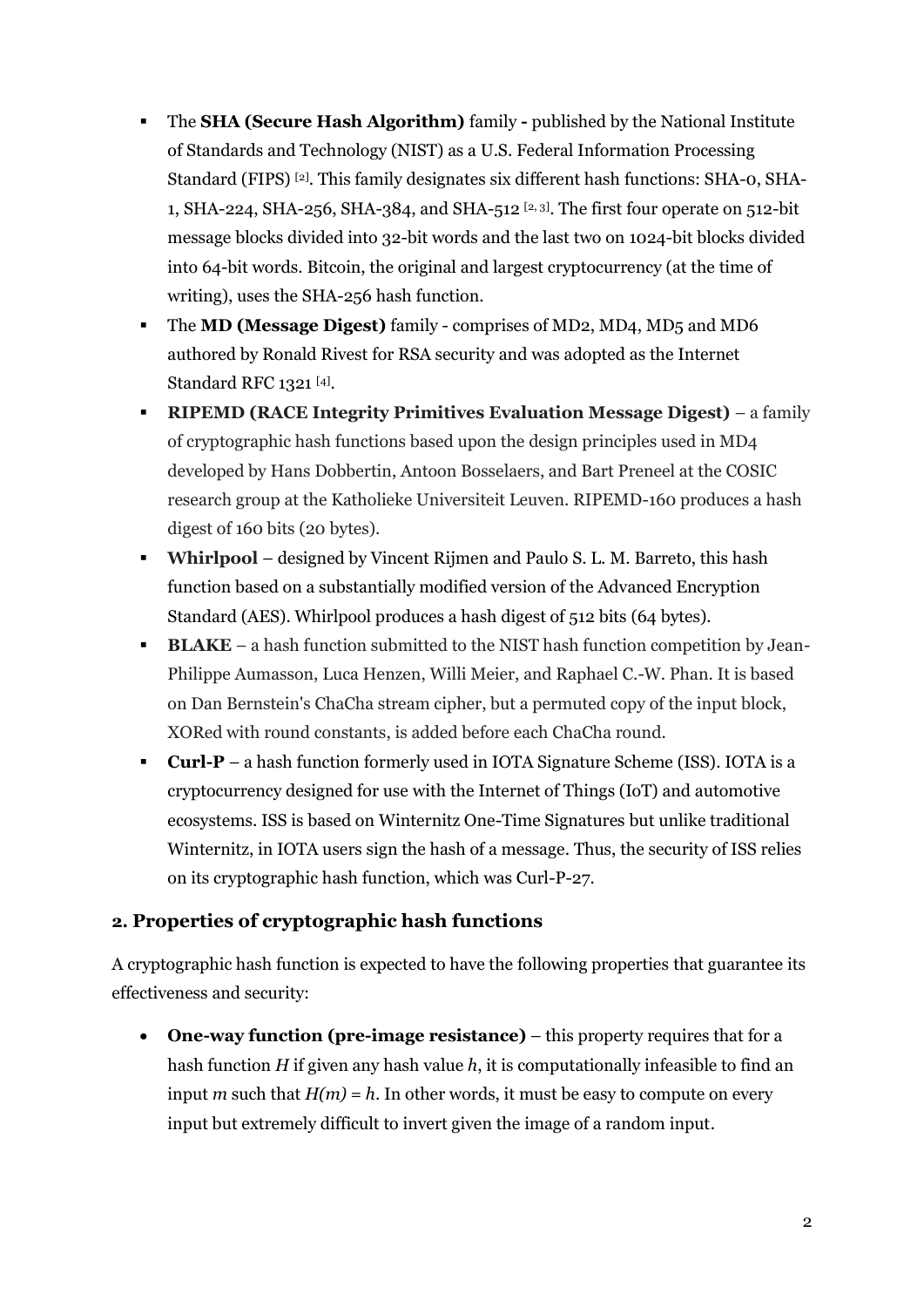- **Target collision resistance (2nd pre-image resistance)** this property requires that given a hash function *H* and any input *m*, it should be computationally infeasible to find another input *m*' such that  $m' \neq m$  and  $H(m) = H(m')$ .
- **Collision resistance**  this property requires that given a hash function *H*, it should be computationally infeasible to find two inputs *m* and *m'* such that  $m \neq m'$  and  $H(m)$  $=$  *H(m')*. Due to the fixed size of hash values compared to the much larger – and arbitrary – size of inputs, collisions are expected to exist in hash functions. However, they must be computationally intractable to find.
- **Deterministic** this property requires that a hash function *H* should consistently map a given input *m* to a hash value *h*. It should also be public and computable.
- **Avalanche effect**  this property requires that a change in just one bit of the input data should result in a large change in the output. This "diffusion" ensures that any inference about the input from the output is infeasible thus this property is also sometimes defined as unruliness.
- **Hash speed**  an ideal property of a cryptographic hash function is its ability to operate at a reasonable speed. In many situations, a hashing algorithm should compute hash values rather quickly. However, it's worthwhile to note that faster is not always better or more secure.

### **3. Attacks on cryptographic hash functions**

Attacking a cryptographic hash function implies breaking one of its security properties. For example, breaking pre-image resistance means that an attacker can create a message that hashes to a specific hash [5]. Attacks on hash functions may focus on either the structure of the hash function or on the algorithm of the compression function used to condense arbitrary size input into a fixed size hash value.

Over years, a significant number of cryptographic hash functions have been broken and proven to be vulnerable to security attacks. The main target of these attacks is the collision resistance of hash functions. For instance, in August 2004 collisions were found in several then-popular hash functions, including MD5 [6] .

A hash function can be termed as "broken" when, immaterial of the computation feasibility of that effort, a lower number of its evaluations compared to the brute force attack complexities and strengths estimated by its designer are used to overcome at least one of its properties. For instance, consider that it requires 2<sup>90</sup> evaluations to find a collision for a 256 bit hash function. The hash function is broken because this factor is less than the  $2^{128}$ evaluations required by the Birthday attack despite the intractability of the computational complexity<sup>[7]</sup>.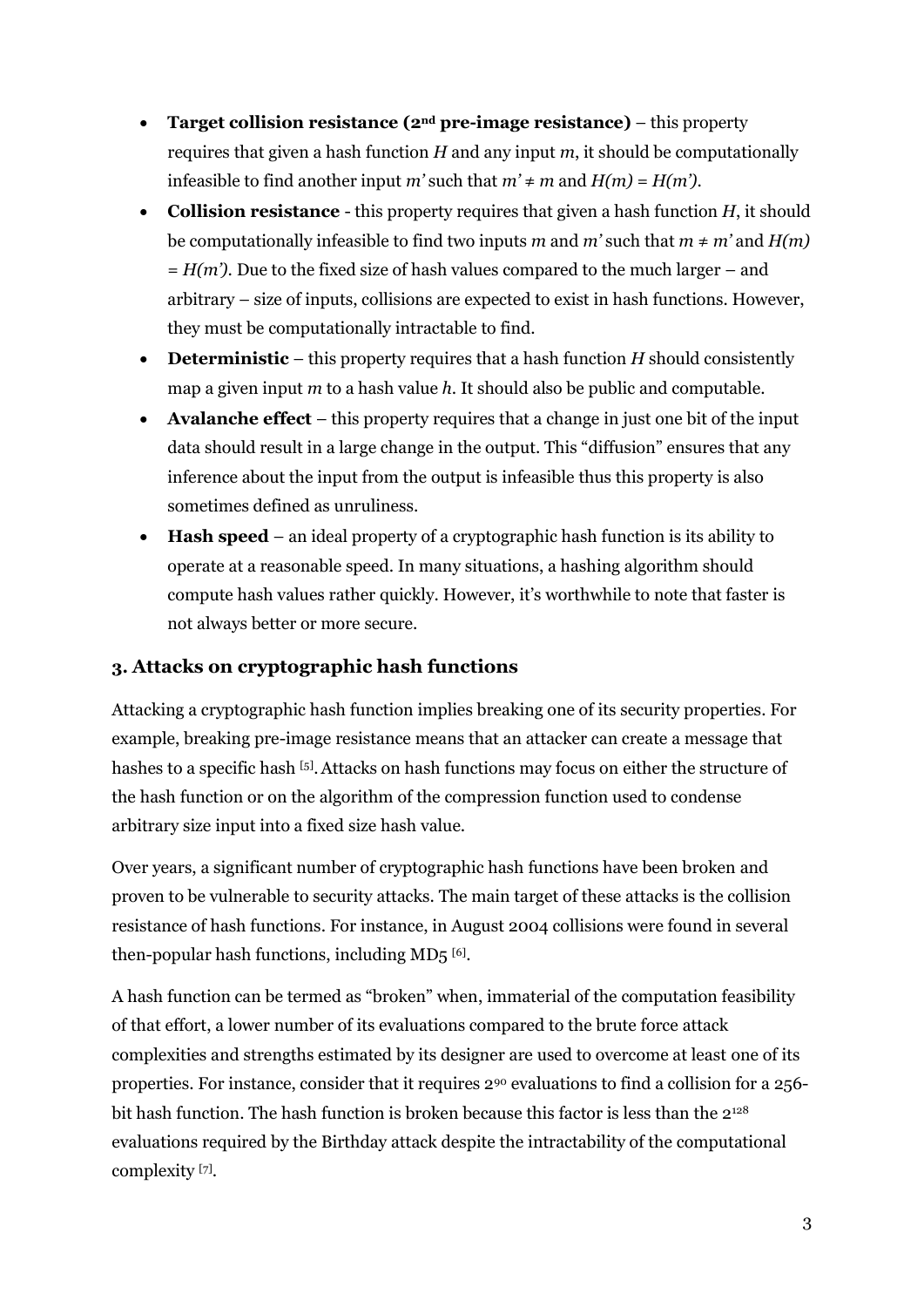Attacks on hash functions can be classified into two broad categories – Brute Force attacks and Cryptanalytical attacks. Figure 1 below illustrates this classification:



**Fig. 1** Classification of attacks on Hash Functions

### **3.1 Brute Force attacks**

A brute force attack, also known as an exhaustive search, is a trial-and-error based approach in which an attacker uses a set of predetermined inputs (guesses) against an algorithm while analysing the output for a possible match. It is the equivalent of trying every key on a key ring and eventually finding the right one. Brute force attacks work on all hash functions independent of their structure or any other working details [8] .

The strength and security of a hash function – and the difficulty of Brute Force attacks – relies solely on the size of its output hash value. For a hash output of length *n*, the effort required to resist various classical brute force attacks can be expressed as follows:

• **One-way function inversion (pre-image resistance) attack** – the effort required to find an input *m* which maps to *h* by *H* given a challenge *h* equals 2<sup>n</sup> because for a given *n*-bit hash *h* of the hash function *H*, an attacker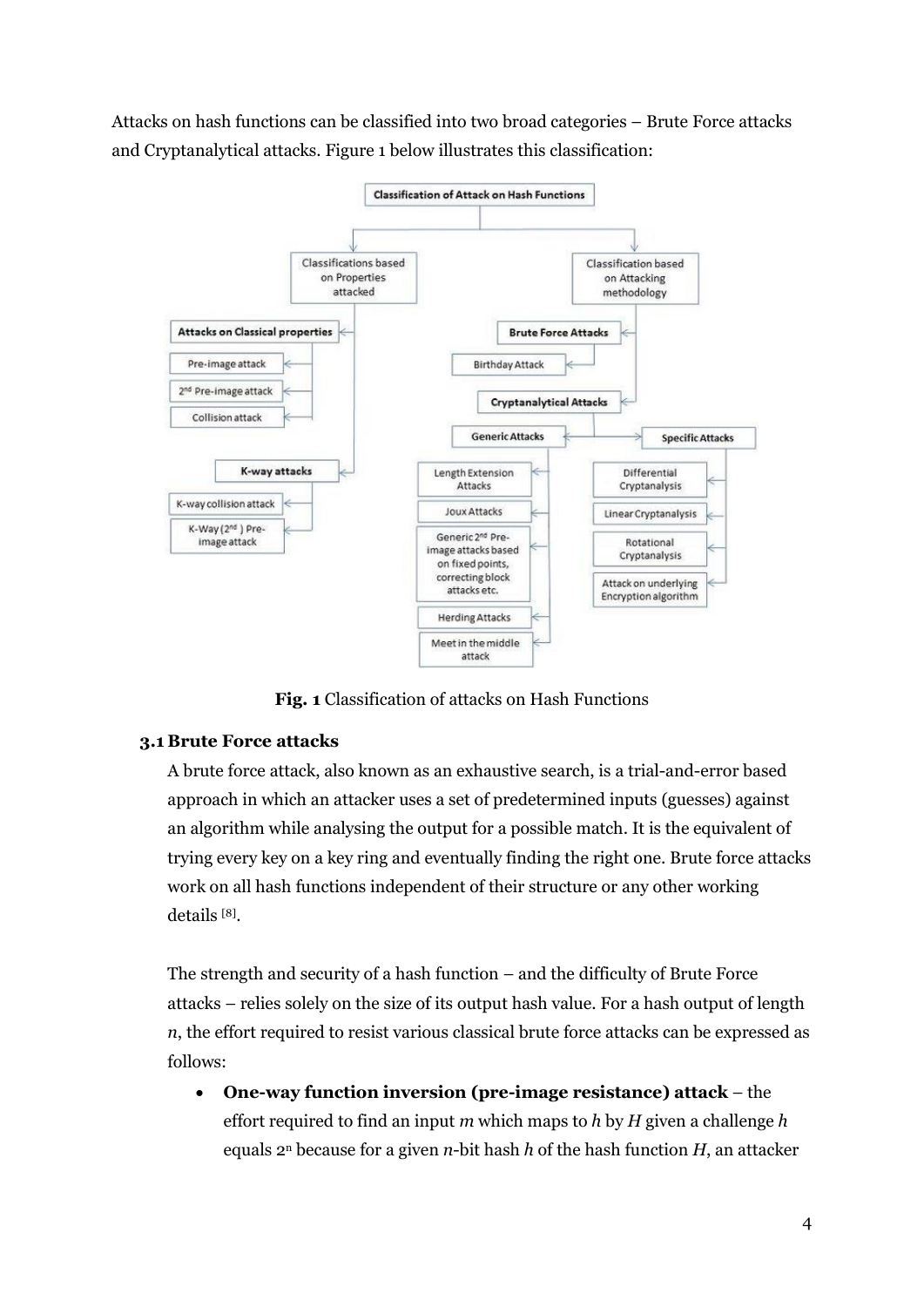would evaluate *H* with every plausible input *m* until the desired output hash value *h* is obtained.

- **2nd pre-image resistance attack** the effort required to find two inputs *m* and *m*' that are mapped to the same output by  $H$  equals  $2^n$ . In this variation of the brute force attack, an attacker would evaluate the hash function *H* with every possible input  $m' \neq m$ , for a given input *m*, until the hash value  $h = H(m)$  is obtained.
- **Collision attack** the effort required for a given hash function *H*, *to* find two inputs *m* and *m'* such that  $m \neq m'$  and  $H(m) = H(m')$  equals  $2^{n/2}$  as on average, they would have to try  $2^{n-1}$  (i.e.,  $2^n / 2$ ) inputs to find one whose hash value matches. However, in what is referred to as a Birthday attack that is based on the Birthday Paradox, a chosen plain text attack is possible in which case the effort required for a collision in a hash function equals  $2^{n/2}$  as opposed to 2<sup>n-1</sup>.<sup>[9]</sup>

Further extensions of these classic Brute Force attacks have been studied by various authors. These include: the **K-way collision attack for**  $K \ge 2$  whose aim is to find K different inputs  $m^i$  such that  $H(m^i) = ... = H(m^k)$  [5] and the **K-way 2<sup>nd</sup> preimage resistance attack for K**  $>$  = 1 where given an input *m*, a hash value *h*, and a hash function *H* such that  $h = H(m)$ , the aim is to find K different inputs  $m<sup>i</sup>$  with  $H(m^i) = h$  and  $m^i \neq m$ .

#### **3.2 Cryptanalytical attacks**

Cryptanalysis is the study of ciphertext, ciphers and cryptosystems with the aim of identifying weaknesses or leaks of hidden aspects of cryptosystems that are useful in obtaining meaning of encrypted information without access to the secret key typically required to do so. Cryptanalysis of hash functions focuses on their underlying structure and/or the algorithm of the compression function.

Hash functions must be efficient to be used in information processing tasks such as computation of digital signatures. Effectiveness is achieved by designing them in the iterative mode of operation where a function that accepts fixed length input is iterated until an arbitrary length input is processed completely [7] . This iterative structure was independently proposed by Ivan Damgård [10] and Ralph Merkle [11] at Crypto '89. It is referred to as the Merkle- Damgård construction and is applied in the design of most hash functions in use today.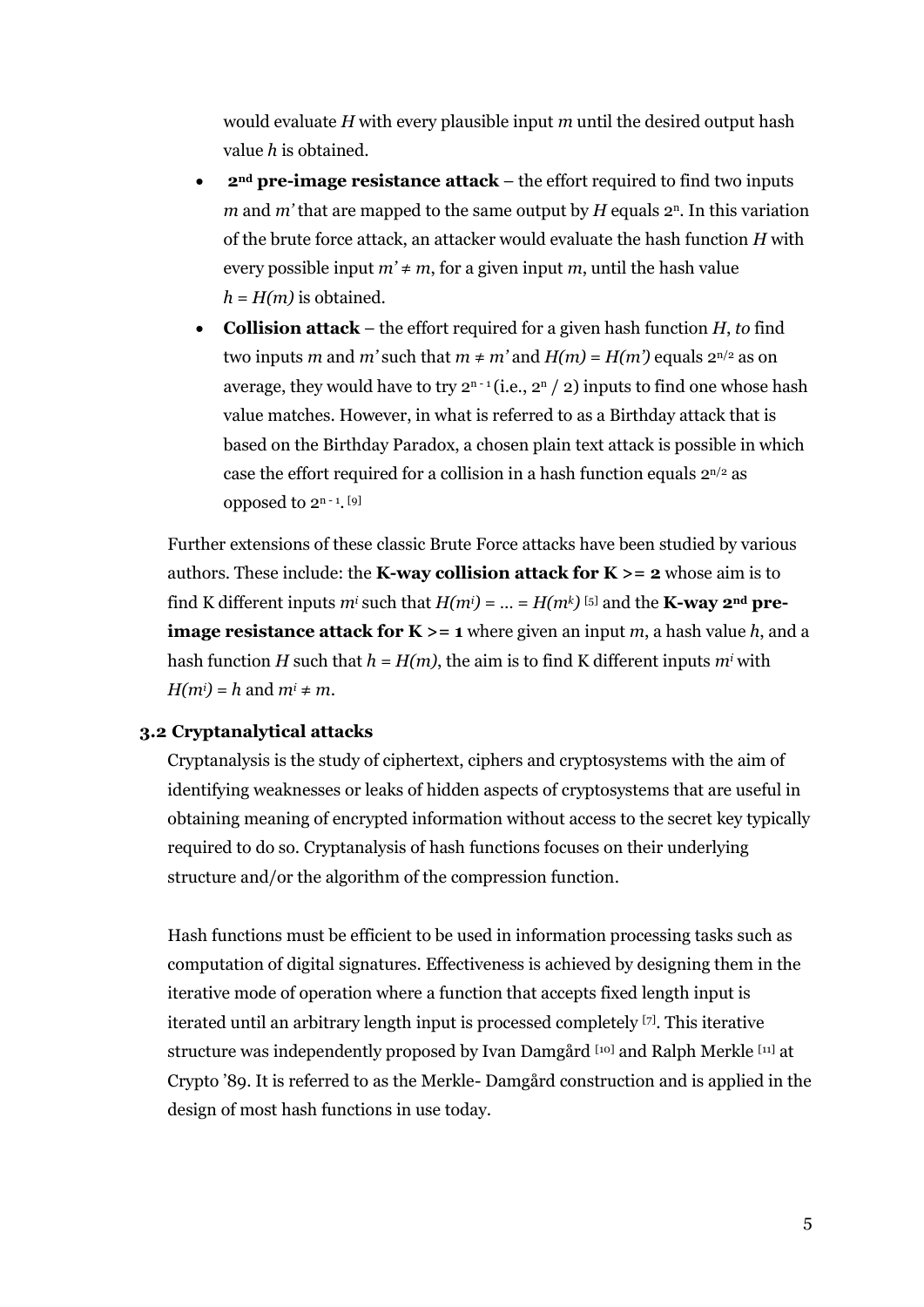

**Fig. 2** General structure of most hash algorithms (IJERT [12])

The hash function takes an input message and partitions it into *L* fixed size blocks of *b* bits each. The final block can be padded to *b* bits if necessary and may also include the value of the total length of the input to the hash function which makes the job of an attacker more difficult. They must either find two messages of equal length that hash to the same value or two messages of differing lengths that, with each of their respective lengths appended, hash to the same value [12].

In their respective papers, Damgård [10] and Merkle [11] , provide theorems showing that if there exists a fixed-length input collision resistant compression function *f* : {0,  $1$ <sup>b</sup> x  $\{0, 1\}$ <sup>t</sup> then one can design a variable-length input collision resistant hash function  $H: \{0, 1\}^* \rightarrow \{0, 1\}^*$  by iterating that compression function [7]. In other words, if the compression function is collision resistant, then so is the resultant iterated hash function. Thus, if the compression function is vulnerable to any attack, then so is the iterated hash function but the converse of this result is not necessarily true in general.

Cryptanalytical collision finding algorithms and attacks may be classified as either single or multi block attacks depending on whether the attack uses one compression function (one block) or more than one iteration of the compression function (more than one block) in finding collisions or pre-images [8] . In his thesis, Gauravaram [7] further classifies cryptanalytical attacks on hash functions into generic and specific attacks.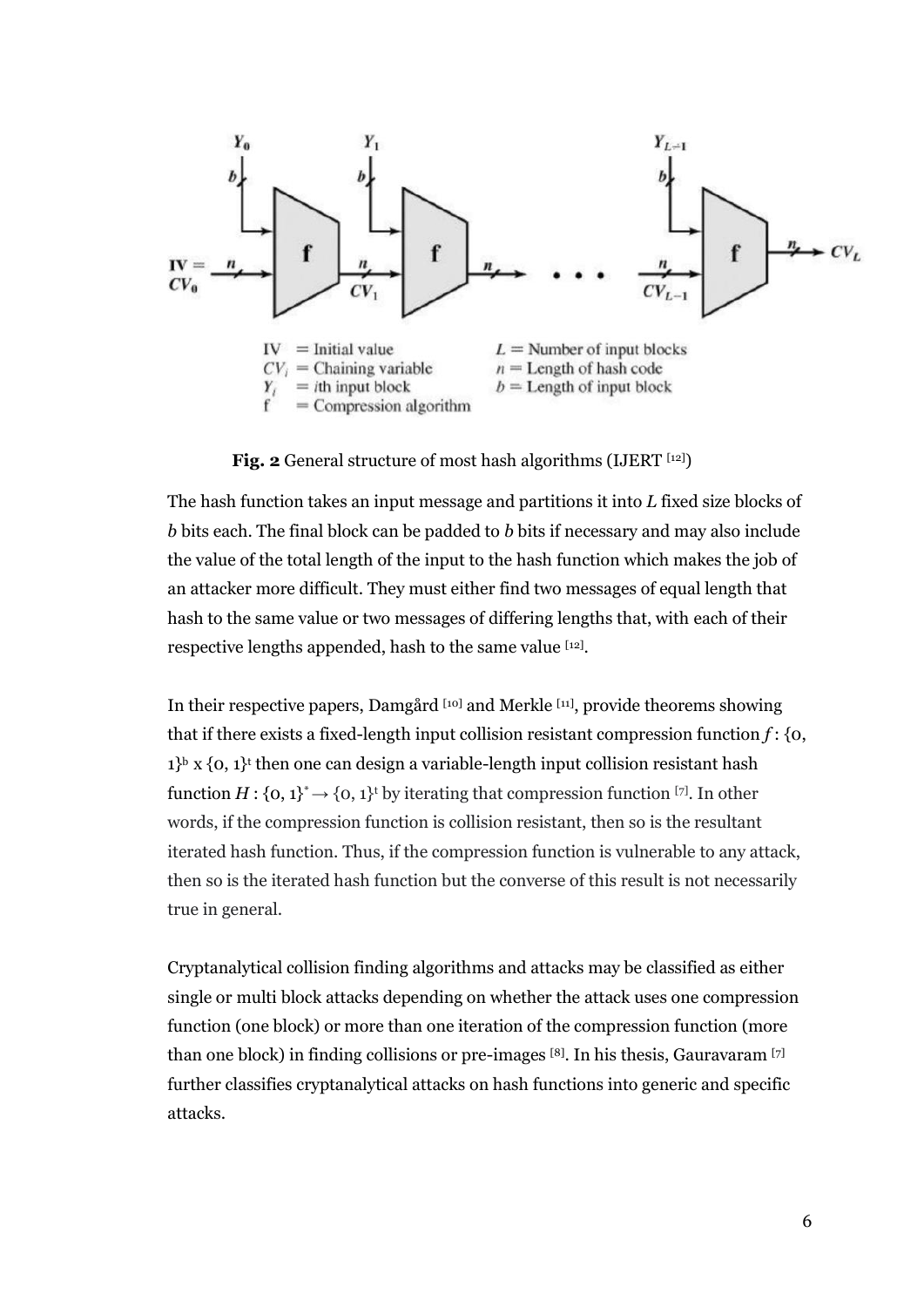Generic attacks are those that work on a general hash function construction. These attacks are applicable even if the underlying compression algorithm is replaced by some abstract oracle [8] . For example, attacks on the Merkel-Damgård construction that work on all hash functions designed using the approach are generic attacks. Length extension attacks, Joux's multi-collision attacks, multi  $(2<sup>nd</sup>)$  pre-image attacks such as the one based on fixed points, correcting block attacks, herding attacks, and meet in the middle attacks are examples of generic cryptanalytical attacks.

Specific attacks are those that apply differential [19], linear [20,21] or rotational [22] cryptanalysis or that work on specific hash functions or the algorithm underlying its compression function such as the collision attacks on the specific hash function of MD4 [13], MD5 [14,15], SHA-0 [16,17], and SHA-1 [16,18]. If the hash function's underlying compression function is implemented using the encryption algorithm, then the weaknesses in the encryption algorithm – the encryption algorithm may have complementation property or weak keys or fixed points – can be exploited to attack hash functions.

## **4. Conclusion**

Cryptanalytical attacks on hash functions, just like with encryption algorithms, seek to exploit some property of the algorithm to perform some attack other than an exhaustive search.

Hash functions are however practically easier to attack than encryption algorithms because the attacker does need to assume any secrets and the maximum computational effort required to attack the hash function is only upper bounded by the attacker's resources and not user's gullibility. This is not the case with block ciphers where the maximum practical count of executions of the block algorithm is limited by how much computational effort the attacker can get the user to do [7] .

The measure of resistance of a hash algorithm to cryptanalysis is based upon a comparison of its strength to the level of effort required for a brute-force attack. That is, an ideal hash algorithm will require a cryptanalytic effort greater than or equal to the brute-force effort.

### **References**

[1] Rompay, B. V. (2004) "Analysis and Design of Cryptographic Hash functions, MAC algorithms and Block Ciphers". Ph.D. thesis, Leuven, Belgium: Electrical Engineering Department, Katholieke Universiteit.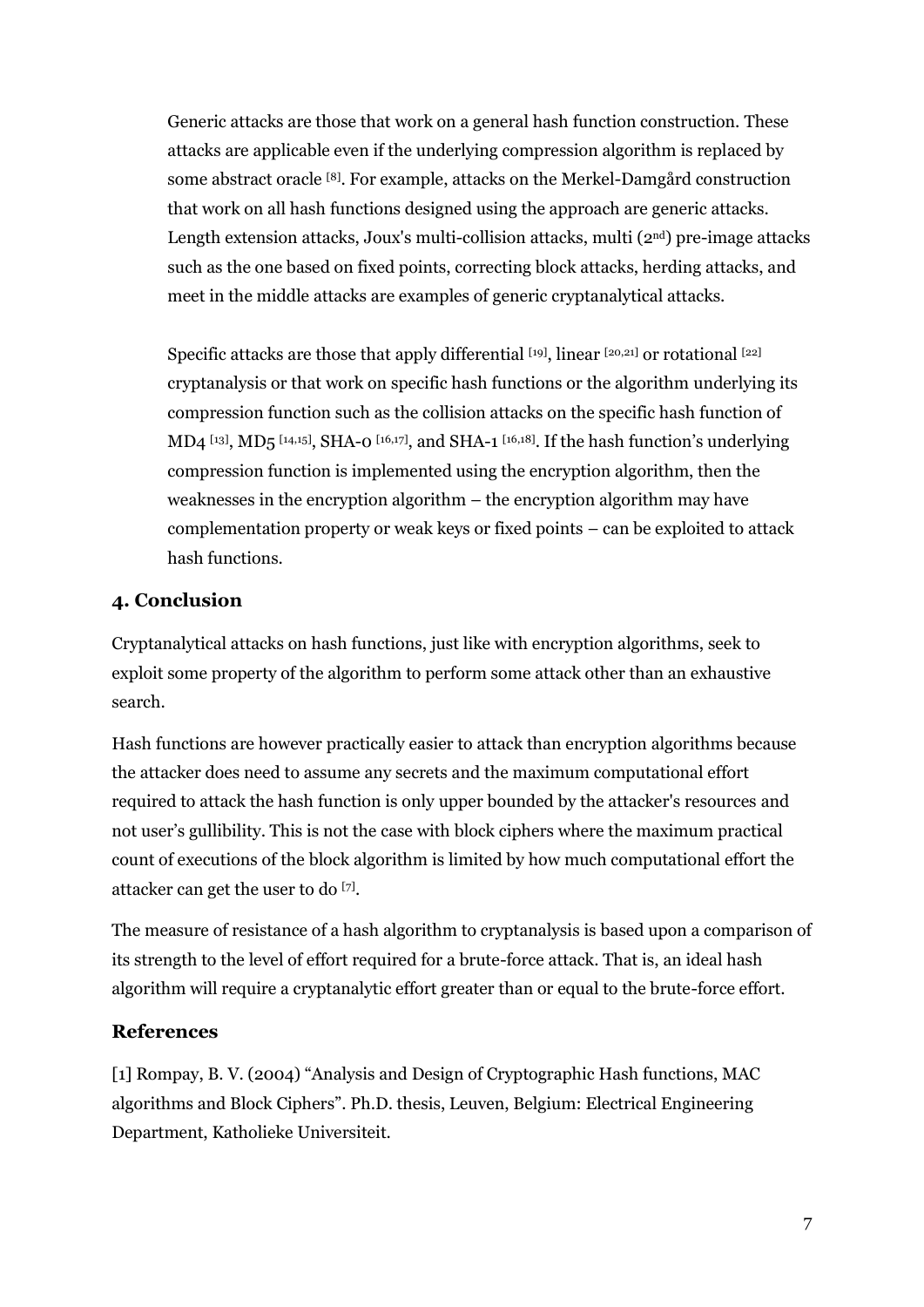[2] National Institute of Standards and Technology (NIST). (1995) "Secure Hash Standard". FIPS Publication 180-1. [Google Scholar](https://scholar.google.com/scholar?q=National%20Institute%20of%20Standards%20and%20Technology%20%28NIST%29.%20%281995%29.%20FIPS%20Publication%20180-1%3A%20Secure%20Hash%20Standard.)

[3] National Institute of Standards and Technology (NIST). (2002) "Secure Hash Standard". FIPS Publication 180-2. [Google Scholar](https://scholar.google.com/scholar?q=National%20Institute%20of%20Standards%20and%20Technology%20%28NIST%29.%20%281995%29.%20FIPS%20Publication%20180-1%3A%20Secure%20Hash%20Standard.)

[4] Rivest, R. (1992) "The MD5 Message-Digest Algorithm". Request for Comments: 1321, Network Working Group. [RFC 1321](https://www.ietf.org/rfc/rfc1321.txt)

[5] Lucks, S. (2004) "Design Principles for Iterated Hash Functions". Cryptology ePrint Archive, Report 2004/253, pp. 253. <https://eprint.iacr.org/2004/253>

[6] Wang, X. Feng, D. Lai, X. Yu, H. (2004) "Collisions for Hash Functions MD4, MD5, HAVAL-128, and RIPEMD". Jinan250100, China: The School of Mathematics and System Science, Shandong University. <https://eprint.iacr.org/2004/199.pdf>

[7] Gauravram, P. (2003) "Cryptographic Hash Functions: Cryptanalysis, design and applications". Ph.D. thesis, Brisbane, Australia: Faculty of Information Technology, Queensland University of Technology.

[8] Rajeev, S. Geetha, G. (2012) "Cryptographic Hash Functions: A Review". International Journal of Computer Science Issues, ISSN (Online): 1694-0814. Vol 9. 461 - 479. [https://www.researchgate.net/publication/267422045\\_Cryptographic\\_Hash\\_Functions\\_A](https://www.researchgate.net/publication/267422045_Cryptographic_Hash_Functions_A_Review) [\\_Review](https://www.researchgate.net/publication/267422045_Cryptographic_Hash_Functions_A_Review)

[9] Bellare, M. Kohno, T. (2004) "Hash Function Balance and Its Impact on Birthday Attacks". In EUROCRYPT, pp.401-418.

[10] Damgård, I. (1989) "A design principle for hash functions". In Gilles Brassard, editor, Advances in Cryptology: CRYPTO 89, volume 435 of Lecture Notes in Computer Science, pages 416-427. Springer-Verlag.

[11] Merkle, R. (1989) "One way hash function and DES". In Gilles Brassard, editor, Advances in Cryptology: CRYPTO 89, volume 435 of Lecture Notes in Computer Science, pages 416-427. Springer-Verlag.

[12] Kumar, C. K. Suyambulingom, C. (2012) "Cryptographic of high Security Hash Functions". International Journal of Engineering Research & Technology (IJERT), ISSN: 2278-0181, Vol. 1 Issue 3. [https://www.ijert.org/research/cryptographic-of-high-security](https://www.ijert.org/research/cryptographic-of-high-security-hash-functions-IJERTV1IS3074.pdf)[hash-functions-IJERTV1IS3074.pdf](https://www.ijert.org/research/cryptographic-of-high-security-hash-functions-IJERTV1IS3074.pdf)

[13] Wang, X. Lai, X. Feng, D. Chen, H. Yu, X. (2005) "Cryptanalysis of the Hash Functions MD4 and RIPEMD". In EUROCRYPT, pp.1-18.